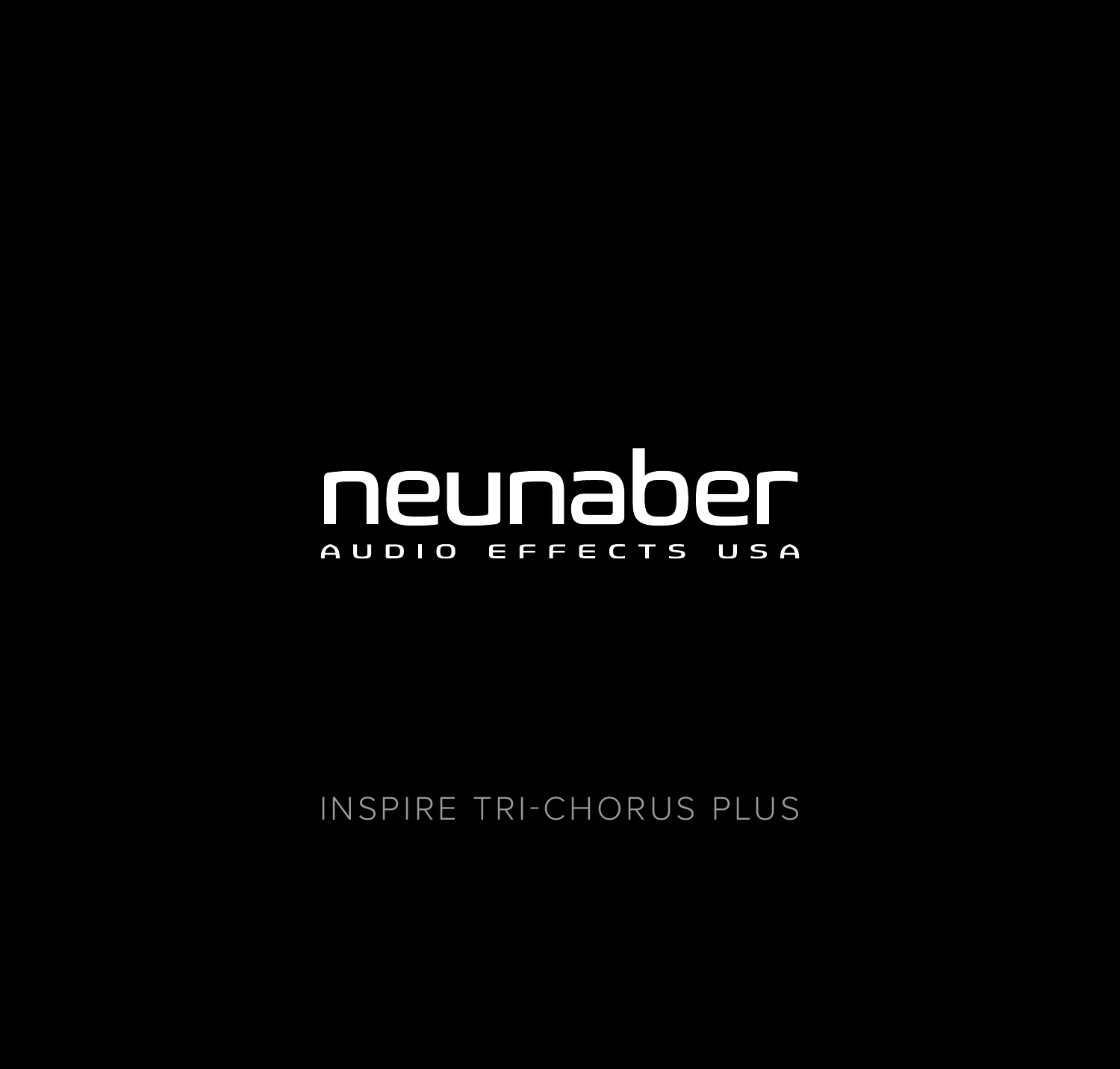## **INSPIRE TRI-CHORUS PLUS** USER GUIDE

Thank you for purchasing our product. We really mean it. We hope to earn your trust by delivering a quality product that inspires you to make great music.

Neunaber products are designed and manufactured in Orange, California USA.

Please visit **www.neunaber.net** for more information and support.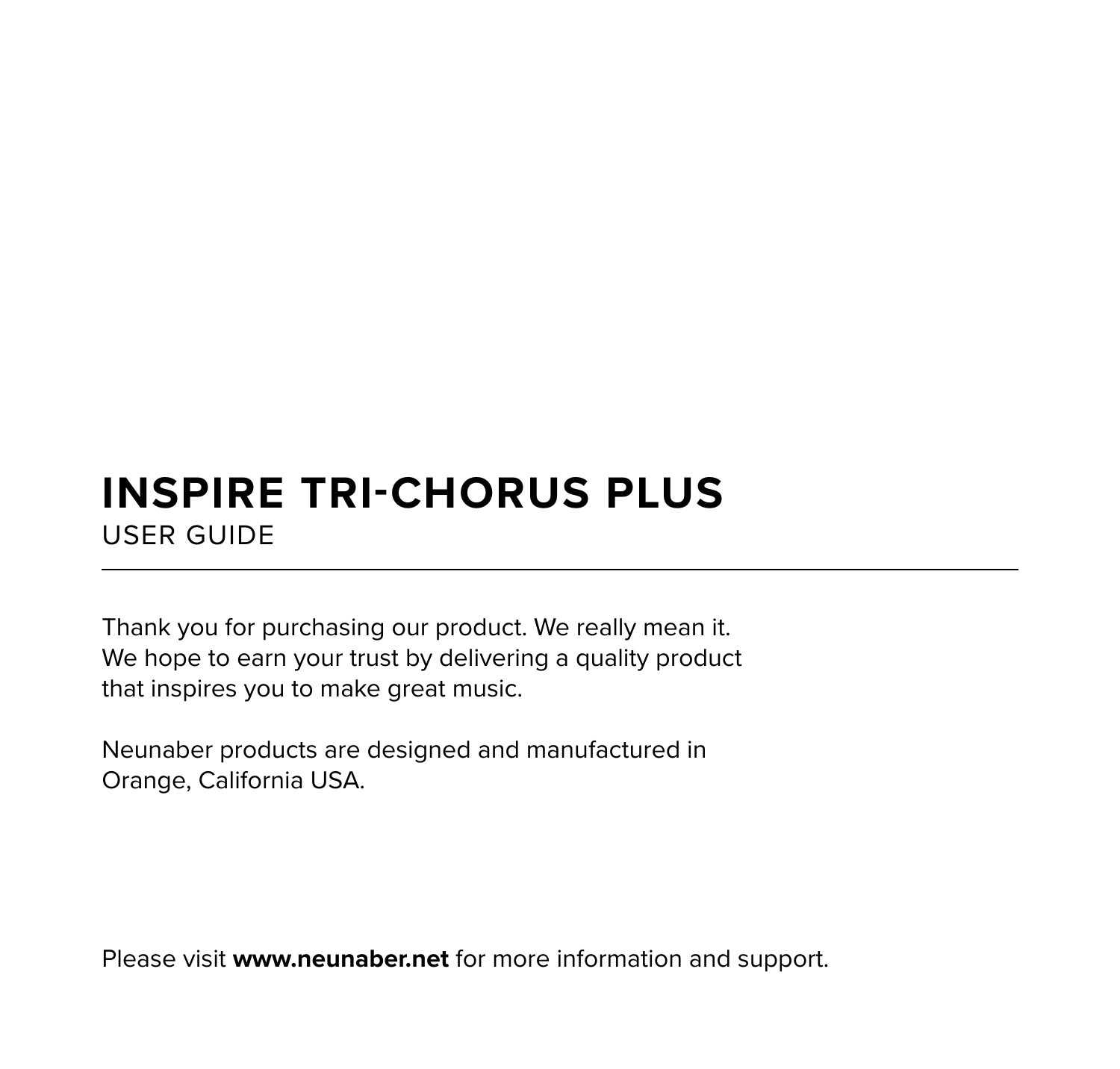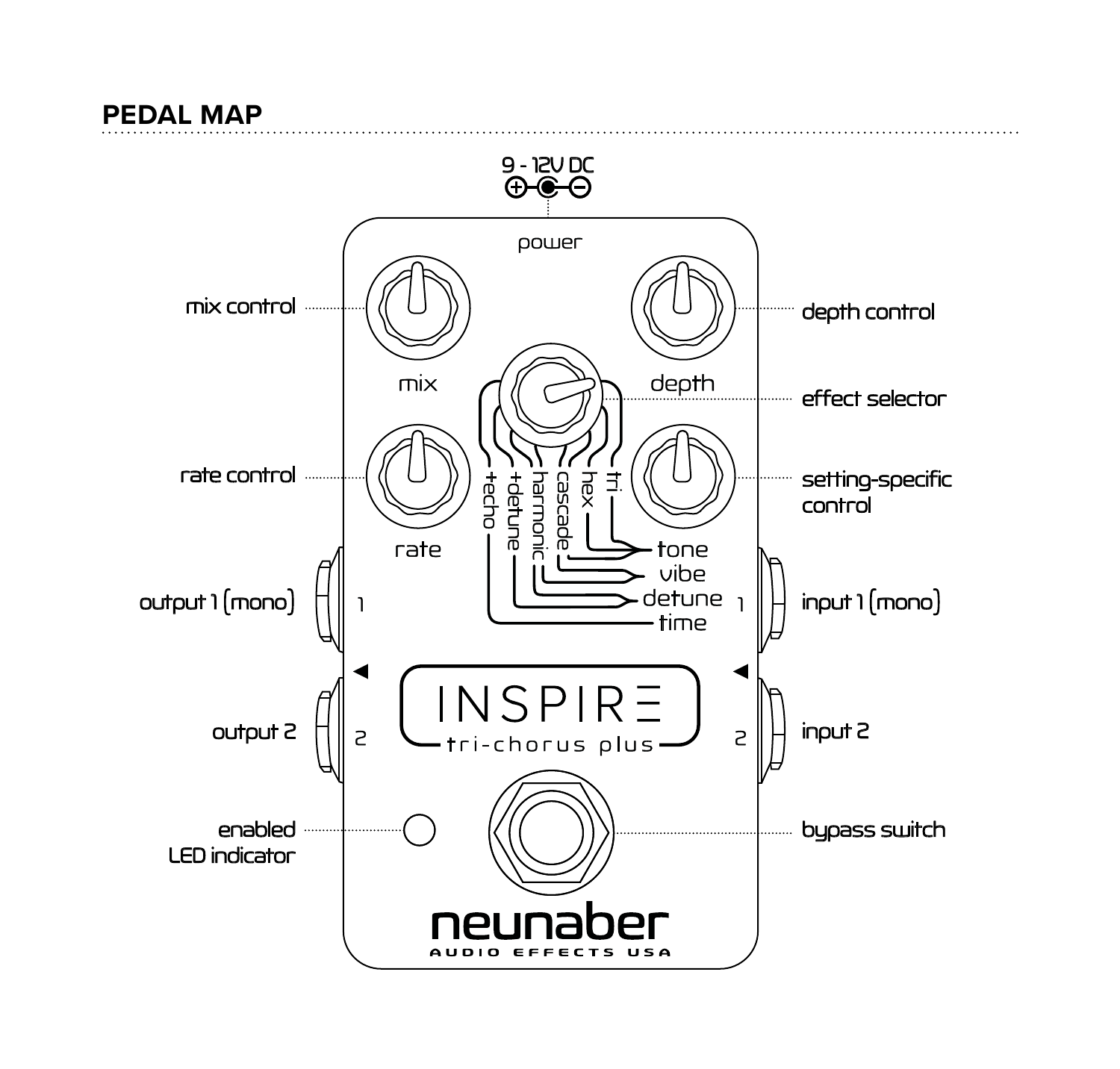#### **CONNECTIONS**

We recommend that Inspire be placed after your preamp or drive pedals but before any delay-based effects (echo, reverb). If you are using the overdrive channel of your amplifier, the best result will be achieved by placing this effect in the effects loop.

The **POWER JACK** accepts a standard (5.5 mm OD x 2.1 mm ID) center-negative pedal power adapter (not included). The power adapter must be between 9 V and 12 V and capable of supplying at least 100 mA.

Inspire monitors the voltage from your power adapter and will notify you if:

- The voltage is too low, the LED blinks twice per second. Bypass will be enabled to prevent any unwanted behavior due to insufficient voltage.
- The voltage is too high, the LED blinks five times per second. The voltage will be internally limited to protect the pedal.

The **FOOT SWITCH** bypasses the effect. The LED lights when the effect is active. Bypassing the effect does not turn off power to the pedal.

Inspire implements relay bypassing (i.e., "true bypass"). This is the most appropriate type of bypass for this effect in most cases.

The input and output connections are independent. You may—for example—use a mono input with stereo outputs or stereo inputs with a stereo TRS output.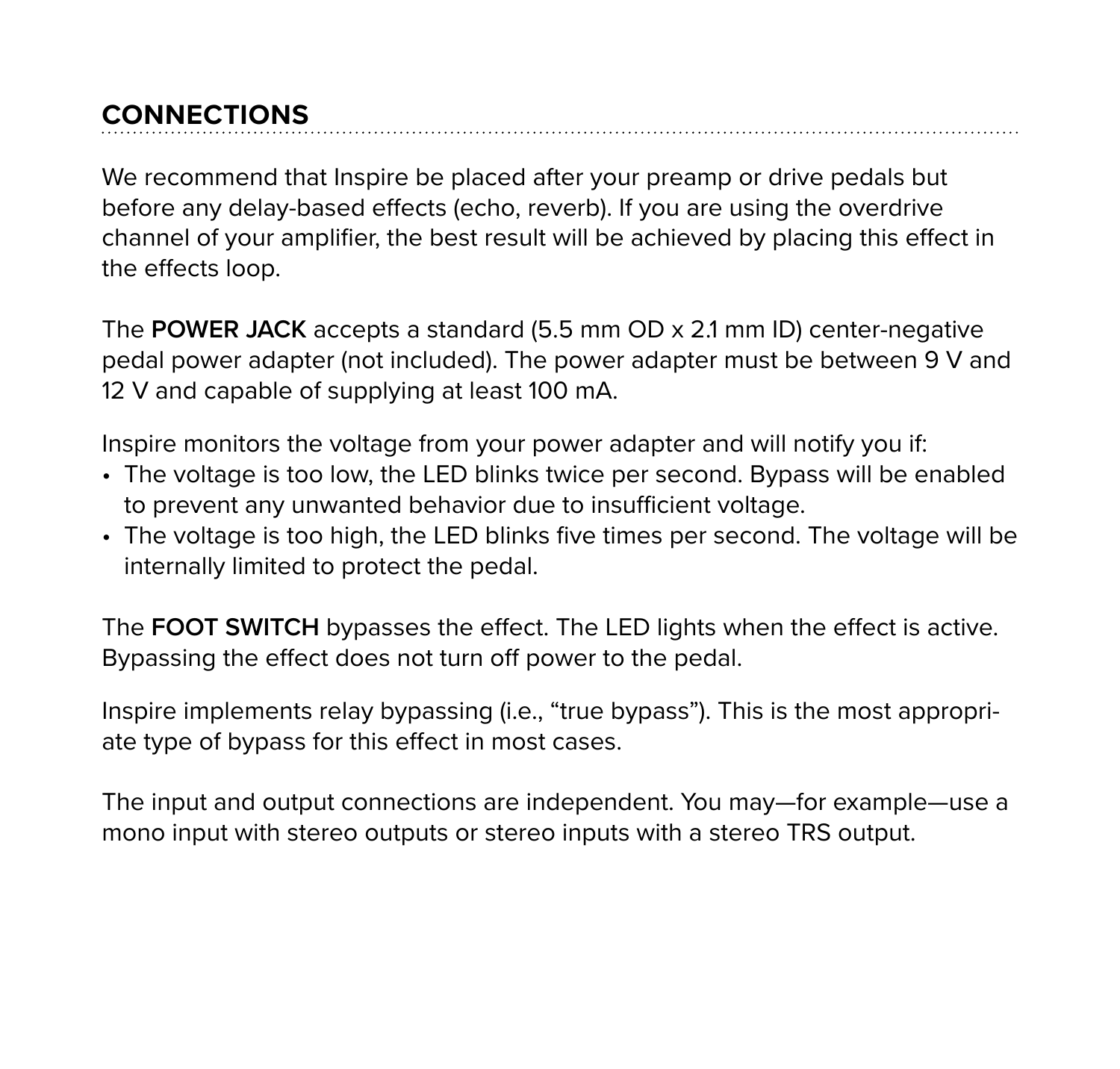The **INPUT JACKS** (right side) accept inputs directly from your instrument, amplifier effects loop output, or other effect pedals via standard 1/4" (6.35 mm) phone connectors.

- Input 1 only accepts a mono input.
- Both Inputs 1 & 2 accept a stereo input.
- Input 2 only accepts a stereo TRS input.



The **OUTPUT JACKS** (left side) supply output to another effect pedal, an amplifier, or effects loop return via standard 1/4" (6.35 mm) phone connectors.

- Output 1 only supplies a summed mono output.
- Both Outputs 1 & 2 supply a stereo output. Using both outputs creates a stereo signal from a mono input.
- Output 2 only supplies a stereo TRS output.



*Important Note:* input/output 1 and input/output 2 should not be used with two discrete signals (such as two different instruments).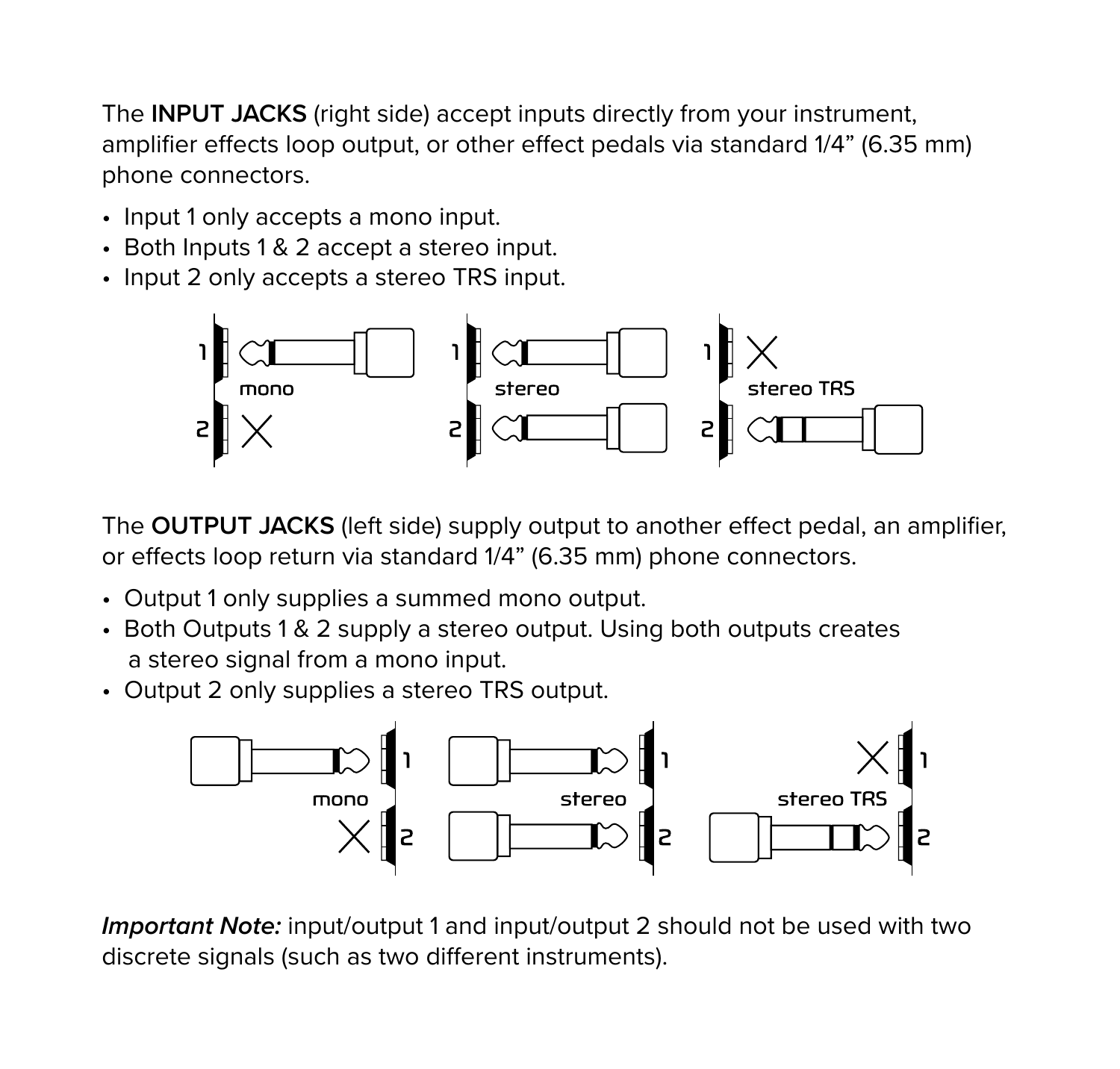#### **EFFECTS**

#### **TRI**

#### The classic tri-chorus effect.



#### **HEX**

#### Two tri-chorus effects are paralleled for an ultra-dense effect.

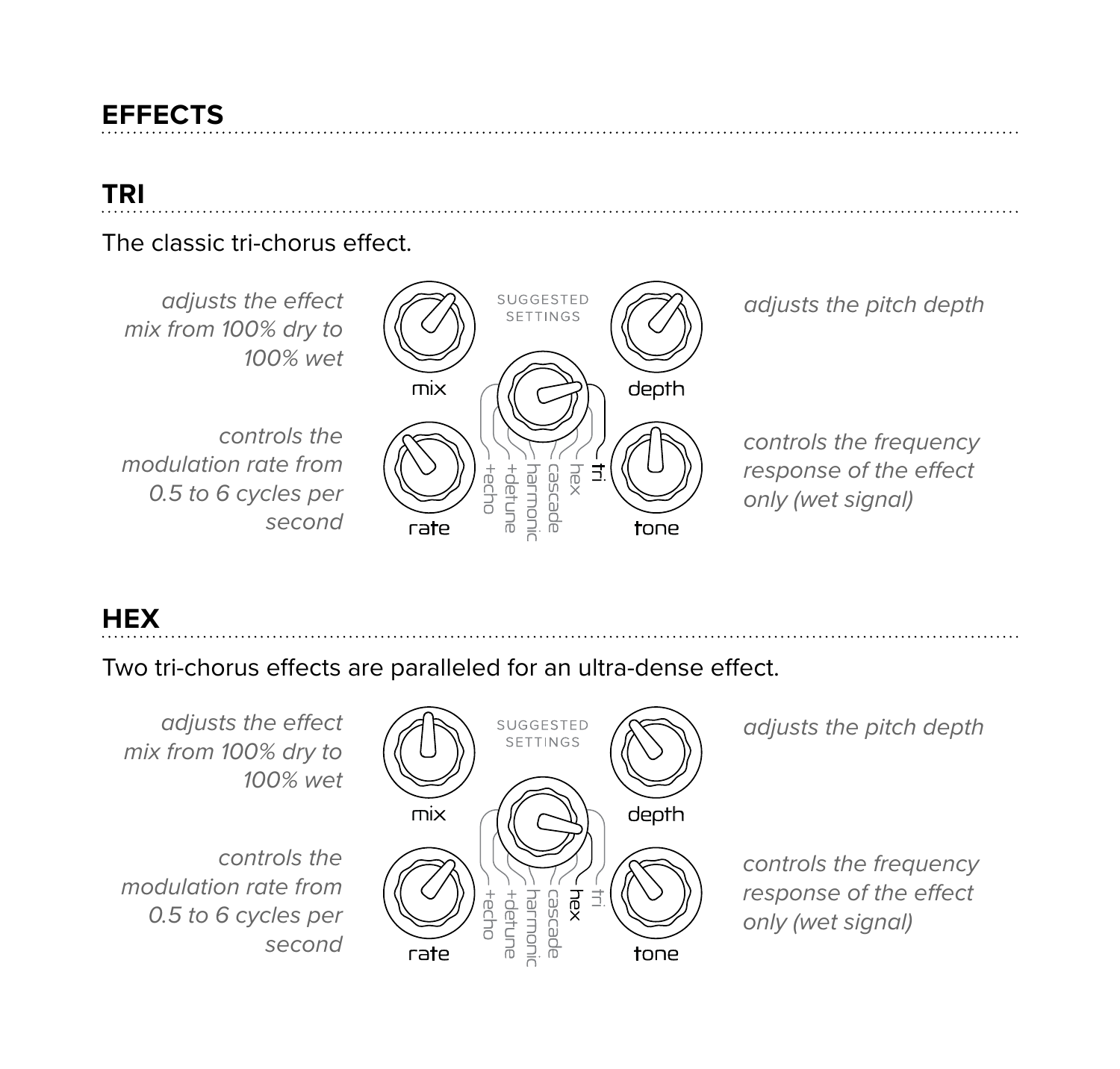#### **CASCADE TONE**

Two tri-chorus effects in series create a rich, lush effect.



#### **CASCADE VIBE**

A tri-chorus and a tri-vibrato in series makes for a complex sound.

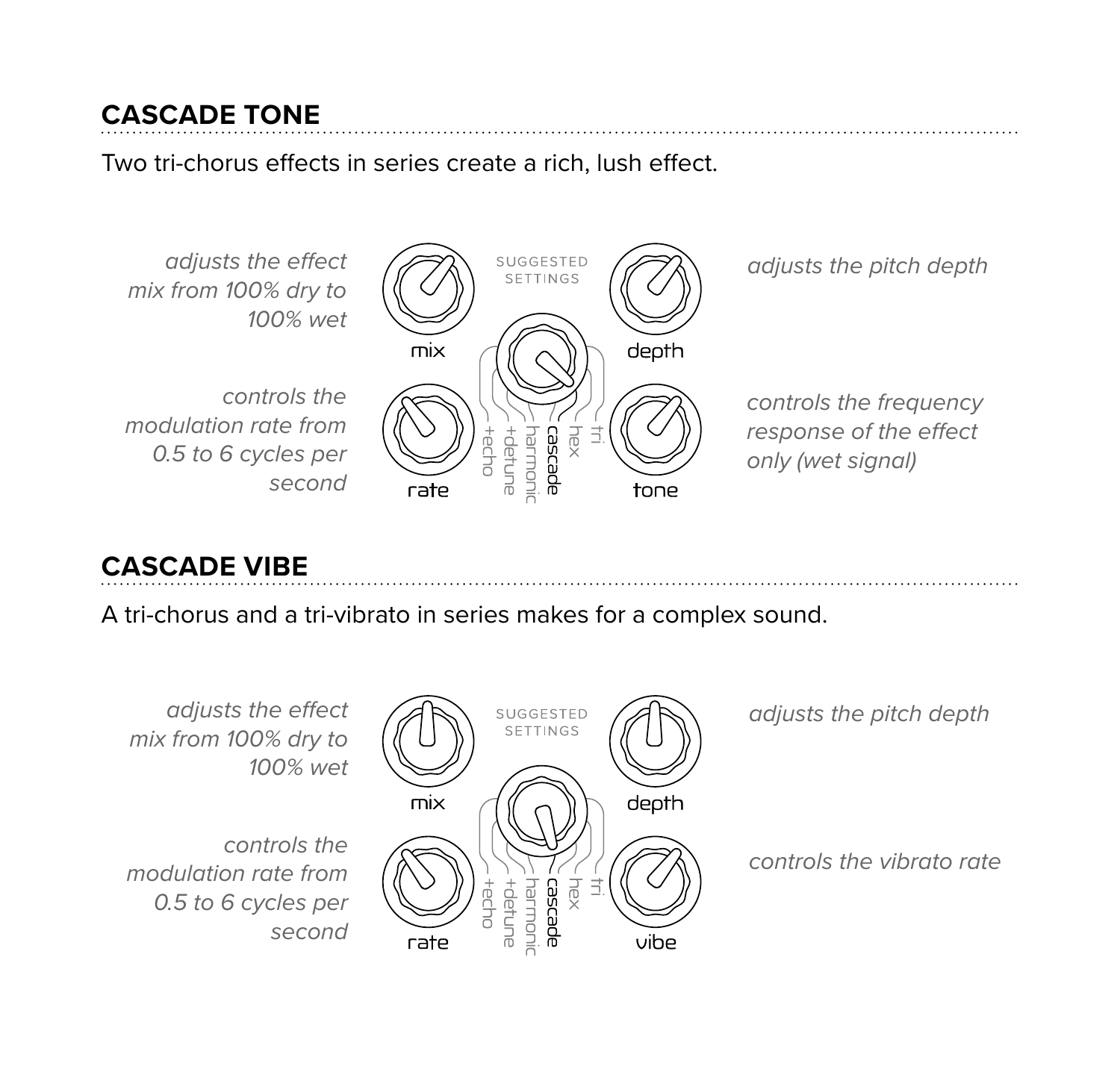#### **HARMONIC VIBE**

Low-frequency tri-chorus and high-frequncy tri-vibrato—more subtle than Casdade Vibe, this effect works well with overdrive.



### **HARMONIC DETUNE**

Low-frequency detune and high-frequency tri-chorus is even more subtle and sounds great with heavy overdrive.

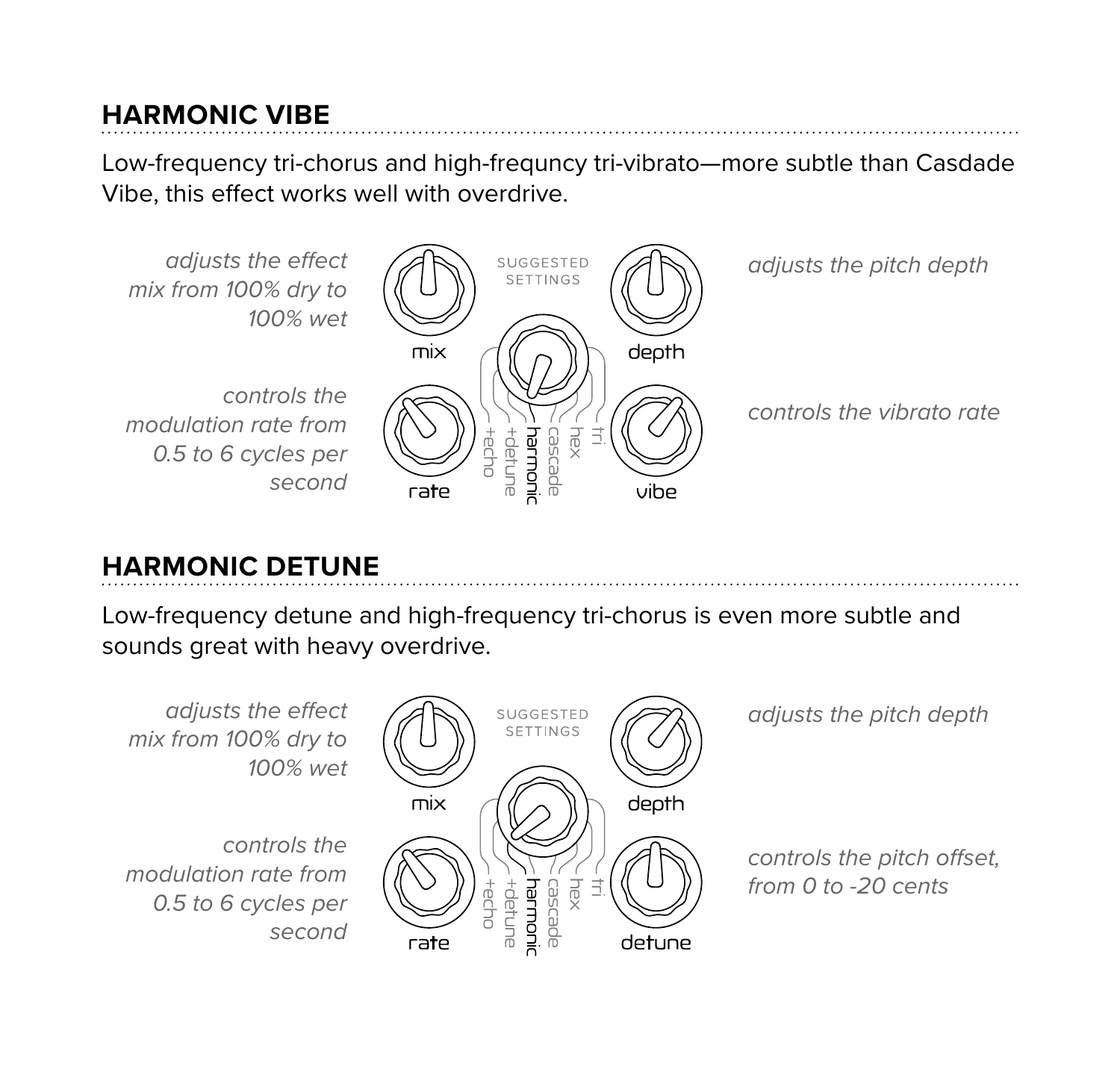#### **+DETUNE**

Tri-chorus plus detune—for the ultimate in lush 80's chorus tones.



#### **+ECHO**

Tri-chorus plus stereo echo is a classic combo.

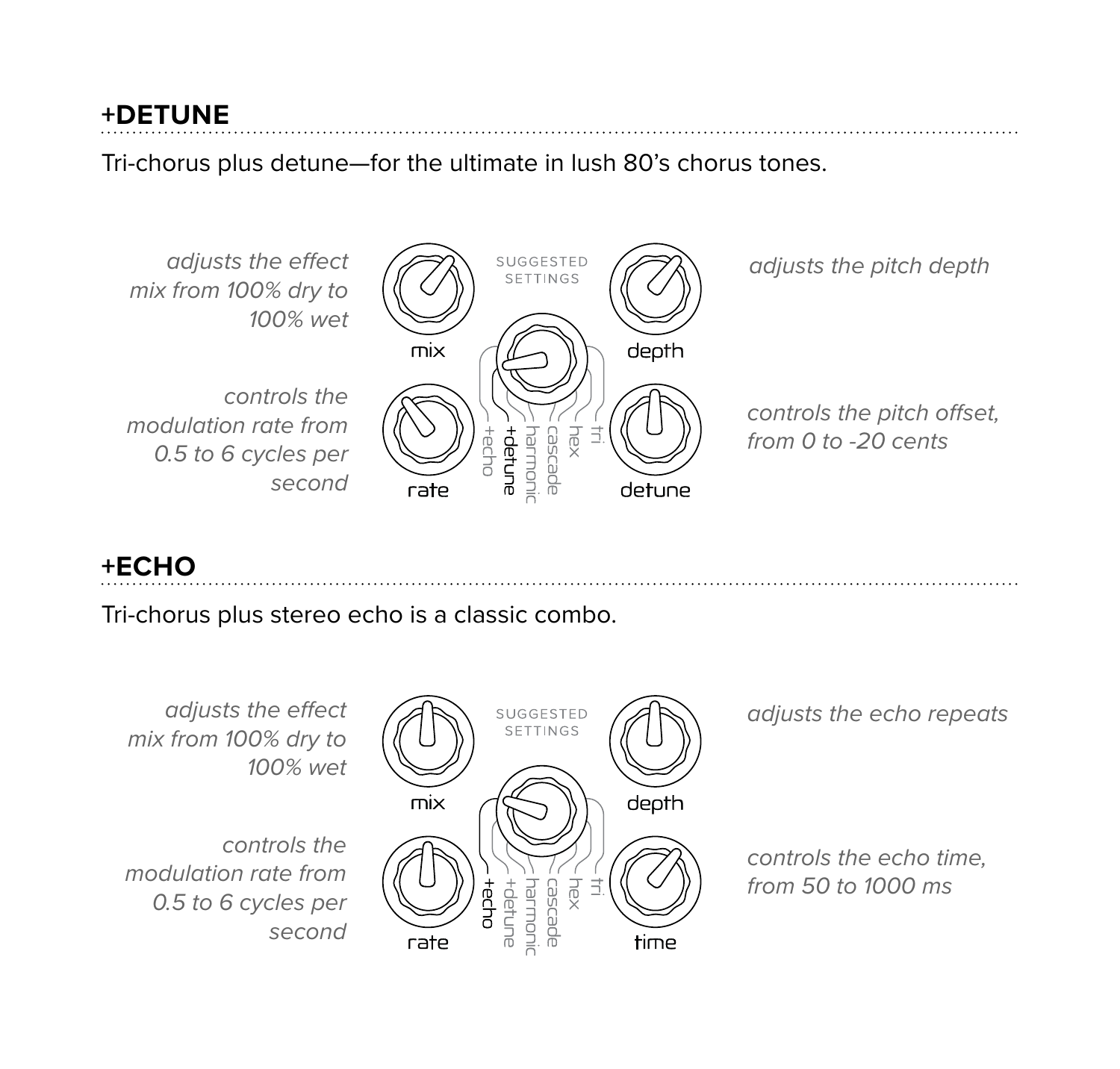#### **SPECIFICATIONS**

| <b>Electrical</b>         |                                                     |
|---------------------------|-----------------------------------------------------|
| Nominal input level       | -10 dBV, instrument level                           |
| Max input level           | $6.7$ dBV                                           |
| Input impedance           | 1 M $\Omega$ (mono), 2 M $\Omega$ (stereo)          |
| Output impedance          | 500 $\Omega$ (mono), 1 k $\Omega$ (stereo)          |
| Gain, enabled vs. bypass  | 0 dB (mix $@$ 0)                                    |
| Frequency response        | 20 Hz-20 kHz, +0.1 dB, -0.5 dB                      |
|                           | (dry signal or bypassed)                            |
| Total harmonic distortion | < 0.002% typical (dry signal or bypassed,           |
|                           | 22 Hz-22 kHz, 1.0 Vrms, 1 kHz)                      |
| Signal-to-noise ratio     | 106 dB mono, 103 dB stereo (A-weighted),            |
|                           | 22 Hz-22 kHz, mix @ 50%                             |
| Power                     |                                                     |
| Power adapter input       | 9-12 V DC, 95 mA                                    |
|                           | plug: center-negative, 5.5 mm OD x 2.1 mm ID        |
| <b>Physical</b>           |                                                     |
| Dimensions                | 2.9" W, 4.6" L, 2.0" H / 73 mm W, 117 mm L, 51 mm H |
| Weight                    | 8.84 oz / 251 g                                     |

*\*Specifications subject to change without notice.*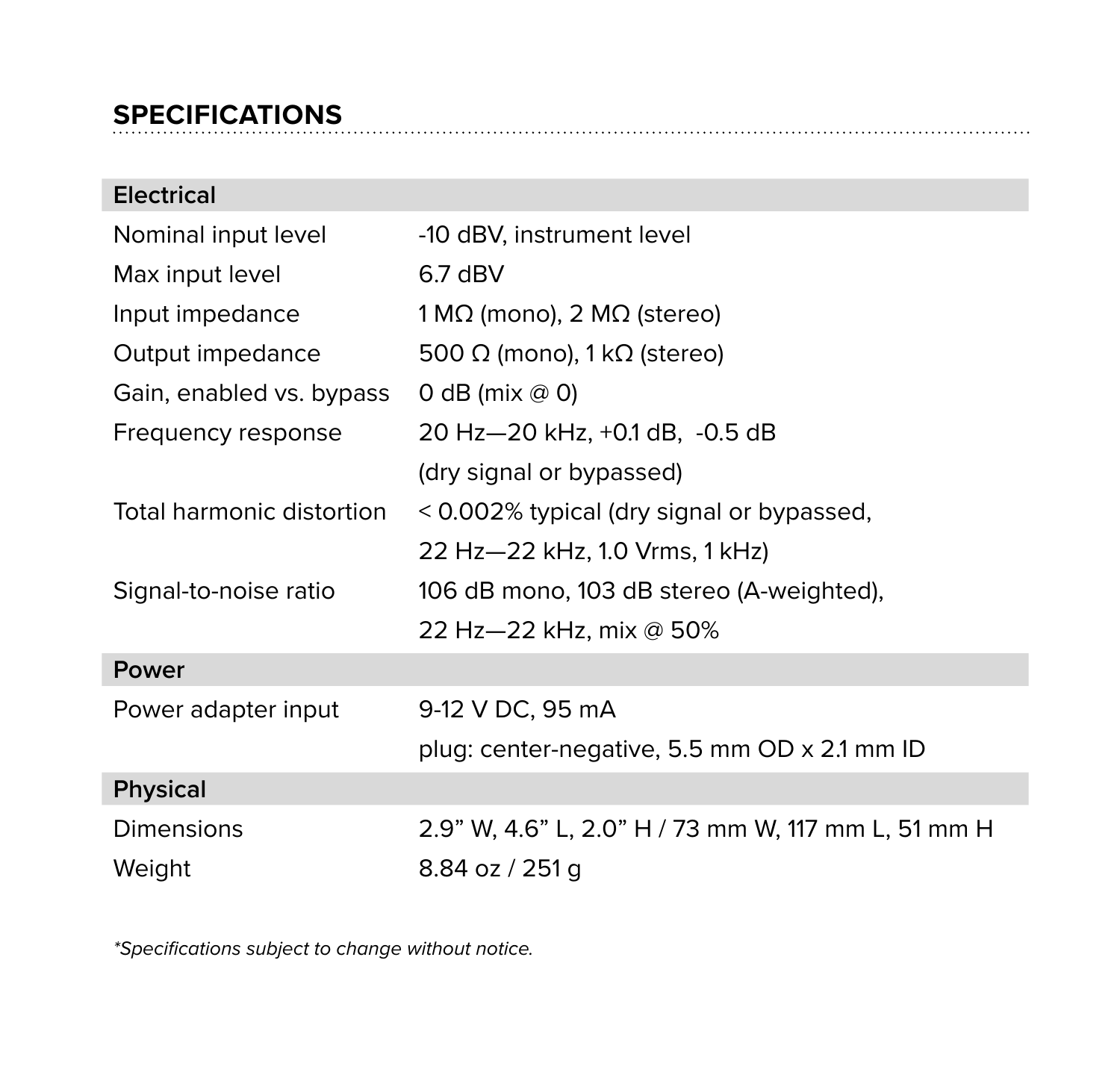# **This is** -nota toy.

At Neunaber, we love to see what you do with your 'toys'. We encourage you to tag us in your posts, pictures & videos featuring your Neunaber gear. To stay connected, go ahead and follow us on the channels seen below. We can't wait to see what you do!



@NeunaberAudio (b) Neunaber Audio Effects

This product contains no user-serviceable parts.

This device complies with part 15 of the FCC Rules. Operation is subject to the following two conditions: (1) This device may not cause harmful interference, and (2) this device must accept any interference received, including interference that may cause undesired operation.

**California Proposition 65 Warning:** This product may contain chemicals known to the State of California to cause cancer, birth defects or other reproductive harm. While we believe our products are not harmful when used as designed, we provide this warning to comply with Proposition 65.

© 2017 Neunaber Technology LLC. All rights reserved. Neunaber logo and Inspire™ are trademarks of Neunaber Technology, LLC.